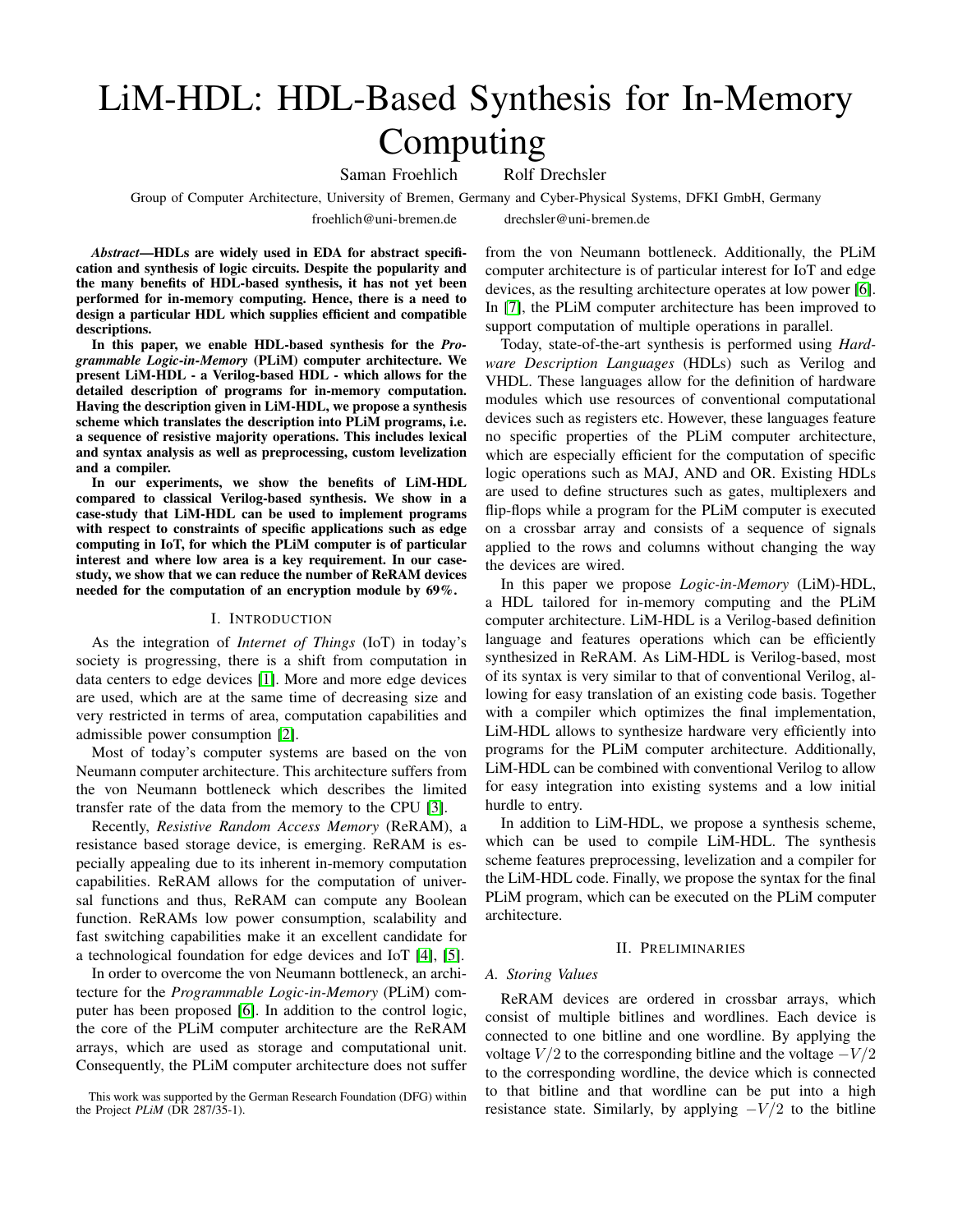and  $V/2$  to the wordline, the device can be put into a low resistance state. The voltages  $V/2$  and  $-V/2$  and the low resistance and high resistance state can be interpreted a logic 1 and logic 0, respectively.

#### *B. Resistive Majority Operation* RM<sup>3</sup>

Each ReRAM device can be interpreted as a two-terminal device with the terminals P (the *wordline operand*) and Q (the *bitline operand*) and the internal resistance state Z (the *host operand*). If P is set to 1 (i.e.,  $V/2$ ) and Q is set to 0 (i.e.,  $-V/2$ ), the resistance state Z is set to 1 (i.e., a low resistance state). Correspondingly, if  $P$  is set to 0 and  $Q$ is set to 1, the resistance state  $Z$  is set to 0. In all other combinations  $((P = 0, Q = 0), (P = 1, Q = 1))$ , Z remains unchanged. This behavior can be mapped to the majority operation  $MAJ(P, \overline{Q}, Z) = P\overline{Q} + PZ + \overline{Q}Z$ , which is commonly defined as the  $RM_3$  operation  $RM_3(P,Q,Z)$  $MAJ(P,Q,Z)$ .

# III. RELATED WORK

In this section, related work is introduced. As we are the first to propose a HDL tailored for in-memory computing, we focus on other compilation strategies in this section.

The authors of [\[8\]](#page-5-7) present a *Majority-Inverter-Graph* (MIG)-based compiler for the PLiM computer architecture. The authors use rewriting techniques and a translation algorithm for the optimization of MIGs. However, as the PLiM computer architecture introduced in [\[8\]](#page-5-7) only supports single instructions, this work does not utilize parallelization and focuses on a different architecure.

In [\[7\]](#page-5-6), the authors propose the AIG-based compiler Com-PRIMe for the PLiM computer architecture. ComPRIMe supports parallel computation within regular ReRAM crossbar arrays. First, a given AIG is levelized. Each level is then computed in parallel by exploiting the fact that computation of operations can be parallelized if each operation shares the same wordline operand.

## IV. LIM-HDL

<span id="page-1-1"></span>In this section, we describe the syntax of our proposed LiM-HDL in detail. Besides RTL descriptions, LiM-HDL also gives support for descriptions at behavioral level. The described syntax can be integrated into lexers and parsers to parse files written in LiM-HDL.

As LiM-HDL is fully integrable into existing Verilog code and the syntax is very similar, the compiler has to be instructed to interpret code portions as LiM-HDL. In order to do this, code blocks can be framed by the instructions

# LiMHDLbegin LiMHDLend

#### *A. Logic Operations*

For the description of arbitrary hardware, it is imperative to allow for basic logic operations. Since the  $RM<sub>3</sub>$  operation is native to ReRAM, other logic operations are translated into equivalent  $RM<sub>3</sub>$  expressions. LiM-HDL supports the following

operations, where the parameter WL is the wordline operand, the parameter BL is the bitline operand and the parameter H is the host operand:

- $RM<sub>3</sub>$ : As the  $RM<sub>3</sub>$  operation is native to ReRAM, it is essential to an HDL for in-memory computing. Any  $RM<sub>3</sub>$ operation is directly translated into a single instruction. The syntax is defined as:  $\textbf{assign} \text{ out } = \text{RM3(WL, BL, H)}$
- $&$ : As proposed in [\[7\]](#page-5-6), the  $&$  operation can be directly translated into an  $RM<sub>3</sub>$  operation. The syntax is defined as:

 $\textbf{assign}$  out = BL&H The  $\&$  operation is translated into  $RM_3(0, BL, H)$ 

- $\vert$ : Similar to  $\&$ , the  $\vert$  operation can be directly translated into an  $RM<sub>3</sub>$  operation. The syntax is defined as: assign out =  $BL/H$ The | operation is translated into  $RM_3(1, BL, H)$
- $\sim$ : As inversions are computed implicitly, the  $\sim$  operation is not translated into a  $RM<sub>3</sub>$  operation. However, it is still admissable to use within LiM-HDL: assign out  $=$   $\tilde{O}$ P
- ˆ: The XOR operation ˆ can not be translated into a single  $RM<sub>3</sub>$  operation, but needs three  $RM<sub>3</sub>$  operations to be computed. The LiM-HDL syntax is defined as: assign out =  $OP1^{\circ}OP2$

As this operation can not be translated into a single  $RM<sub>3</sub>$ operation, it is translated into:

 $RM<sub>3</sub>(1, RM<sub>3</sub>(0, *OP*1, *OP*2), RM<sub>3</sub>(0, *OP*2, *OP*1))$ 

We choose this representation since it maps to AND and OR operations and allows for parallel execution with other AND and OR instructions.

In addition, shift operations are supported. However, in LiM-HDL they are not directly translated into operations as they have a semantic meaning, i.e. as to connect which operand to which operation in the final graph.

#### <span id="page-1-0"></span>*B. Behavior Level Modeling*

LiM-HDL offers support for modeling at behavioral level. PLiM programs consist of a sequence of signals applied to the rows and columns of crossbars. Thus, in LiM-HDL only blocking assignments are supported. However, LiM-HDL does feature full support for-loops and conditional statements. In this section, we detail the supported statements.

To allow for easy integration, the syntax is equivalent to that of Verilog. Thus, behavior level modeling is indicated by always blocks, which can be used within LiM-HDL. LiM-HDL supports the three loop instructions *for-loops*, *while-loops* and *repeat-until-loops*. Besides Loops, LiM-HDL also features the conditional *if-statements* and *switch-case-statements*. Again, the same syntax as for Verilog is adapted.

Example 1. An example is given in Listing [1.](#page-2-0) Here, we have defined a full *Ripple-Carry Adder* (RCA). As we can use always blocks with for-loops we can easily create the fulladder tree, which is characteristic for RCAs. The output of a full-adder is computed by two XOR operations. However, using the substitution proposed in [\[9\]](#page-5-8), it can be shortened as in Line 15 resulting in only three  $RM<sub>3</sub>$  operations. Further, we have optimized the computation of the carry bits in Line 16.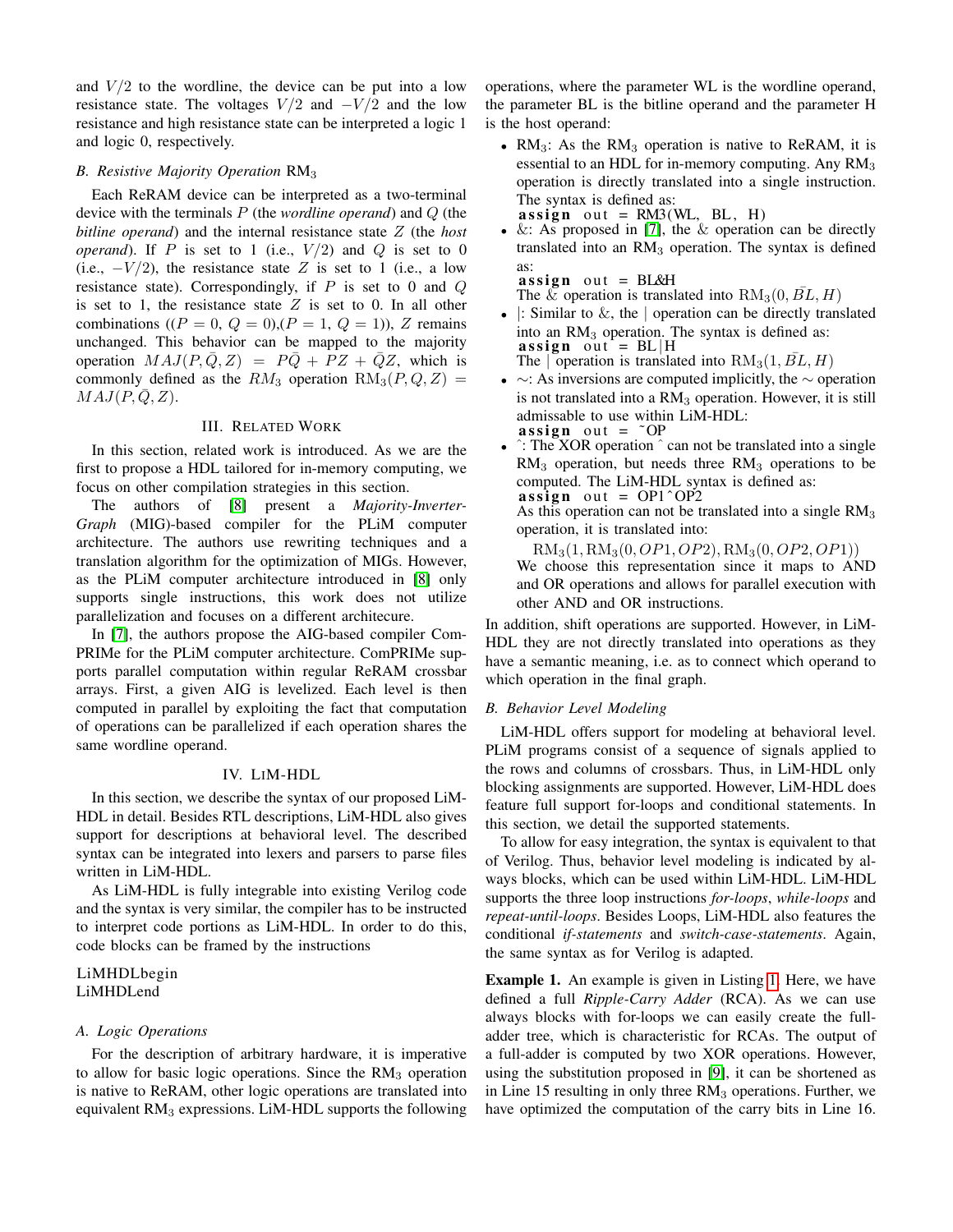Note that such an optimization would not be possible without the expressiveness of LiM-HDL.

<span id="page-2-0"></span>

| $\mathbf{1}$   | module Adder(IN1, IN2, cin, out);                                           |
|----------------|-----------------------------------------------------------------------------|
| $\overline{2}$ | parameter width $= 8$ ;                                                     |
| 3              | $input[width-1:0] IN1;$                                                     |
| $\overline{4}$ | $input[width-1:0] IN2;$                                                     |
| 5              | input cin:                                                                  |
| 6              | output reg [width:0] out;                                                   |
| $\overline{7}$ | $reg$ [width:0] $c$ ;                                                       |
| 8              | integer i;                                                                  |
| 9              | LiMHDLbegin                                                                 |
| 10             | always $@$ (IN1 or IN2)                                                     |
| 11             | begin                                                                       |
| 12             | $c[0] = cin$ ;                                                              |
| 13             | for $(i=0; i\le width; i=i+1)$                                              |
| 14             | begin                                                                       |
| 15             | out [i]= RM3(RM3(IN2[i], IN1[i], c[i]), IN2[i], RM3(IN2[i], c[i], IN1[i])); |
| 16             | $c[i+1] = RM3(IN2[i], "IN1[i], c[i]),$                                      |
| 17             | end                                                                         |
| 18             | out [width $]=c$ [i];                                                       |
| 19             | end                                                                         |
| 20             | LiMHDLend                                                                   |
| 21             | endmodule                                                                   |

To allow for easy implementation of more complex modules, we have implemented the  $+$  and  $-$  operations in LiM-HDL to be substituted by the RCA given in Listing [1.](#page-2-0) Thus, the code shown in Listing [2](#page-2-1) generates the same PLiM program as that of Listing [1,](#page-2-0) if we set the carry input cin to 0.

Listing 2. 8-Bit RCA using the  $+$  operator

```
1 module Adder (IN1, IN2, out);<br>2 parameter width = 8;<br>input [ width −1:0] IN1;<br>4 input [ width −1:0] IN2;
                output reg [width:0] out;<br>LiMHDLhesin
6 LiMHDLbegin
7 o ut =IN1+IN2 ;
                LiMHDLend
        endmodule
```
#### *C. Generate Statements*

For easy assembly of complex hardware using hardware components as building blocks, LiM-HDL supports generate statements. Here, also the same loops and conditionalstatements as in the behavioral level modeling are supported.

## V. SYNTHESIS OF LIM-HDL-BASED CIRCUITS

After implementing LiM-HDL into the lexer and parser, it can be transformed into an abstract syntax tree and subsequently into an RTL graph representation [\[10\]](#page-5-9). This RTL graph representation consists of cells, which represent the different operations in the program. In this section, we present a synthesis scheme which can be used to preprocess the RTL graph and synthesize it into a PLiM program. Our synthesis scheme is based on [\[7\]](#page-5-6), however, while [\[7\]](#page-5-6) is limited to AIGs, we propose a generalization which is capable of processing arbitrary  $RM_3$ -based RTL graphs. Figure [1](#page-2-2) shows the flow of our proposed scheme. It can be divided into a preprocessing step, a levelization step and the final compilation.

#### *A. Preprocessing*

Before levelizing and compiling the RTL graph to a PLiM program, we perform three preprocessing steps:

*1) Mapping to permitted cells:* Before compilation, some cells need to be replaced, removed or optimized in order to allow for the compiler to transform the RTL graph into a PLiM program. As we aim to compile AND, NOT and  $RM<sub>3</sub>$ -based graphs, other cells such as XOR, OR and the  $+$  operation,



<span id="page-2-2"></span>Fig. 1. Proposed Synthesis Scheme

which may have been introduced due to the use of Verilog or behavioral level descriptions, need to be replaced. First, the  $+$  and  $-$  operations are replaced by their corresponding RM3-based representation (see Section [IV-B\)](#page-1-0). Further, all cells which do not represent the AND, NOT or  $RM<sub>3</sub>$  operations are replaced and optimized to AIG.

*2) Topological Sorting:* In order to compute the cells in the right order, the cells are sorted topologically. This step ensures that all inputs needed for a cell are already computed when performing compilation.

*3) Removal of Implicit Cells:* Some cells are obsolete for in-memory computing. Synthesis tools generate sequential elements, however, as the basic concept of in-memory computing is not timing reliant, elements which are used for synchronization can be ignored. Additionally, as our synthesis algorithm computes inversions implicitly, NOT operations can be removed from the design. Instead of NOT operations, each cell stores if it needs its inputs to be inverted or not. As inversions are computed implicitly, the corresponding values can be loaded from the memory or computed where needed and applied in the final PLiM program.

## *B. Levelization*

Levelization is an important step for parallel computation in in-memory computing, as a small number of levels reduces the delay and also impacts the area of the final PLiM program. The RTL graph is levelized in such a way, that all cells which can be computed, if the previous level is computed, are placed on one level. This is sufficient, if no further restrictions are given and thus used in the synthesis scheme of [\[7\]](#page-5-6), as all cells share the same wordline operand.

However, as only cells which share the same wordline operand can be computed in parallel, the complexity of the problem increases for our synthesis scheme. Note that this constraint is also not taken into account by existinig levelization schemes for MIGs and AIGs. To meet these constraints, we propose two approaches. The first approach gives an exact levelization based on *Branch & Bound* (B&B) (i.e. a levelization with the least number of levels - note that multiple levelizations with the same number of levels may exist), while the second approach is a heuristic levelization based on the *Monte Carlo Tree Search* (MCTS) algorithm.

In the following, we call a cell computable, if all its inputs are either computed in a previous level or are constant or a primary input.

*1) Exact Levelization using Branch & Bound:* The first approach for the levelization is an exact algorithm: We use a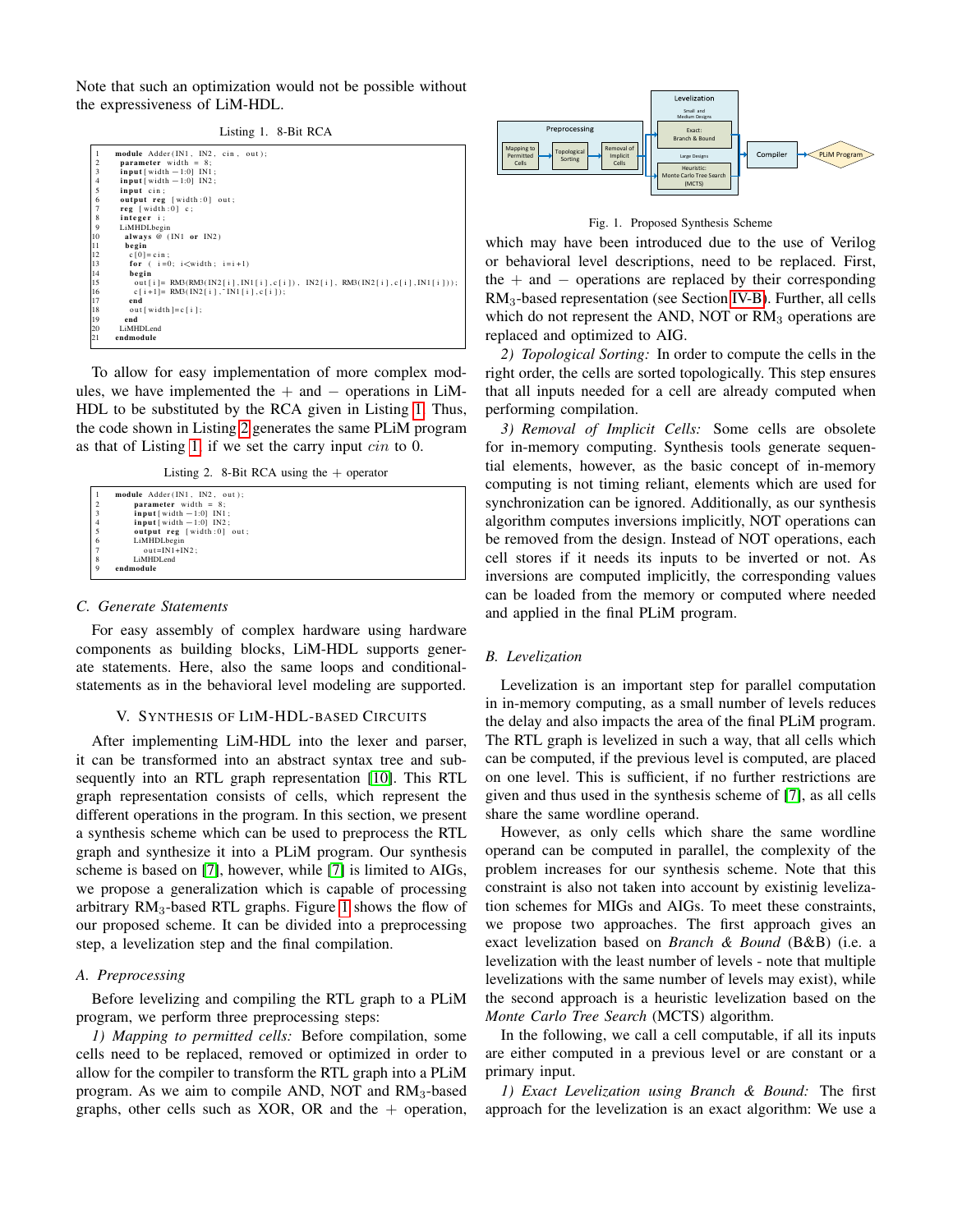B&B algorithm to find the best levelization. As this approach can be parallelized in multiple threads, it is very efficient.

The B&B algorithm performs an exploration of the search space in a depth-first manner. During the exploration, consecutively better upper bounds for the final result are calculated, while lower bounds for the current search branch are determined. If the lower bound of the current search branch is exceeding the upper bound for the final result, the current branch can be cut, i.e. the current branch is no further explored.

First, when performing the B&B algorithm, one possible levelization is computed by choosing a valid computation order at random. Consecutively, we compute new levels by adding computable cells which share a wordline operand with the other cells on the new level. This way, we can add levels to the levelization until no cells remain. Finally, the number of levels of this levelization is used as upper bound and is improved on during the execution of the B&B algorithm. Whenever a better levelization is found, its number of levels is used as new upper bound.

After the computation of this upper bound, the search space is explored. As lower bound for the final number of levels in the current branch, we can use the number of already computed levels plus the number of different wordline operands for each cell which has not yet been added to the levels, as this is the minimum number of total levels the final levelization will have.

*2) Heuristic Levelization using Monte Carlo Tree Search:* For more complex designs, we propose to use MCTS [\[11\]](#page-5-10), [\[12\]](#page-5-11) as a heuristic method.

Unlike B&B, instead of exploring the search space in a depth-first manner, MCTS explores different possible next levels and picks the most promising one. MCTS can be divided into four steps, which are repeatedly executed until all cells are assigned to a level. The *state* contains the current levelization (i.e., cells which have already been assigned to a level and their respective level) and cells, which are not yet assigned.

- 1) *Selection*: From the current *state* select a possible next levelization, which has not yet been explored.
- 2) *Expansion*: If this levelization is only intermediate, i.e., it does not include all cells, create one or more possible next levels and select one of them.
- 3) *Simulation*: Compute a random levelization starting from the selected levelization, which includes all cells.
- 4) *Backpropagation*: Use the random levelization to update the score for the intermediate levelizations on the path from the current *state* to the selected levelization.

These four steps are repeated until a time limit is reached. Subsequently, the most promising next level is added to the current *state*.

# *C. Compiler*

After preprocessing and levelization, the final RTL graph only consists of  $AND$  and  $RM<sub>3</sub>$  operations, for which is stored which inputs are to be inverted. As the  $AND$  operation of two inputs a and b can be represented as  $RM_3(0, \sim a, b)$ , we only need to describe how to synthesize  $RM<sub>3</sub>$ -based graphs.

*1) Enabling Parllelism:* In order for two cells to be computed in parallel, the following conditions have to be met:

- 1) All child cells of both cells must have already been computed.
- 2) The cells must share a wordline operand.
- 3) The cells have to be placed on the same wordline.

The first and second condition are already met due to the topological sorting and the levelization.

However, the third condition needs to be met by the compiler. For the compiler, it is imperative to not override devices that contain information which may be needed for future computations. Thus it needs to keep track of whether the information stored in a devices is still needed.

The number of free devices in a word is called a *hole* and we use a parameter called *hole size* h to determine if a hole can an be used for new computations or not. This increases the parallelization of the computation: If the parameter hole size  $h$  is too small, levels of the levelized RTL graph will be distributed among multiple wordlines which will ultimately lead to a reduction in the parallelization of the computation of the graph. However, if the hole size  $h$  is too large the compilation may be inefficient and the number of devices needed will grow.

*2) Synthesis Scheme:* Our compiler synthesizes the RM3 based graph level by level into a final PLiM program. In order to compute cells in parallel, first their host operands are loaded into the devices. As we use inversion for initialization, it is beneficial if the host operands are inverted. In addition, as these values need to be read from the ReRAM array, it is also beneficial, if all host operands reside on the same wordline. Thus, during compilation, we split the levels into groups, where each group consists of the cells for which the host operands reside on the same wordline. Subsequently, we try to fill the holes with these groups. Finally, the wordline operand and bitline operands are applied to the corresponding wordline and the bitlines.

# *D. Syntax for Parallel Computing*

We now define the output format of the compiler, i.e., the format of the final PLiM program which is to be executed on the PLiM computer.

As the inputs to the PLiM program need to be placed somewhere on ReRAM array, the first lines of the program show where the inputs are expected to be placed. If the inputs should be placed anywhere else, either the program has to be changed or the inputs have to be copied to the respective devices first.

Listing 3. Example Input Placement

<span id="page-3-0"></span>0 4 a 5 b 6 c

Listing [3](#page-3-0) shows an example, where we expect the inputs *a*, *b* and *c* to be placed on the devices 4, 5 and 6 of the first wordline. The first number denotes the number of the wordline, followed by a list of device numbers and their corresponding content.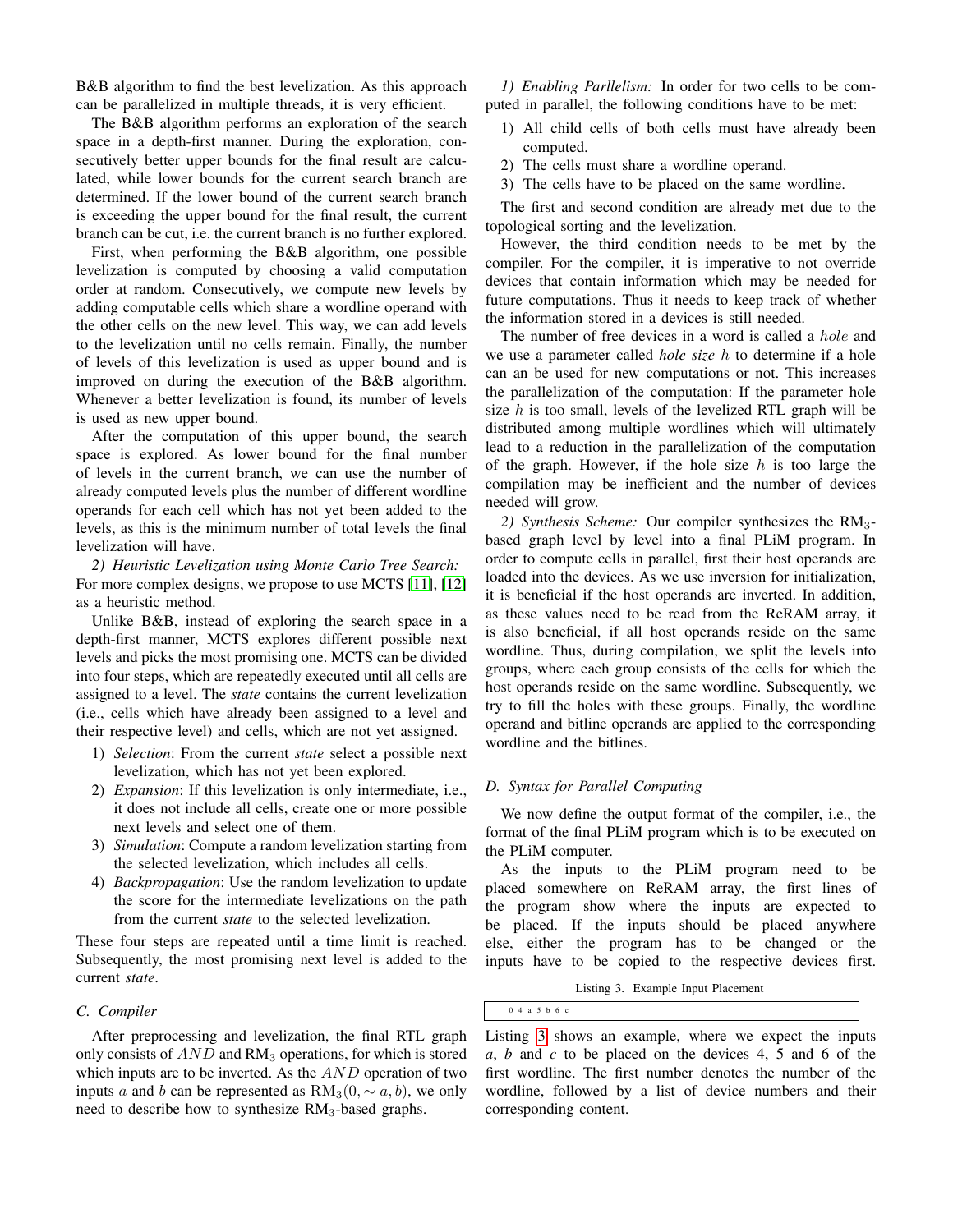Every instruction consists of the wordline number, the address of the wordline operand and a list of addresses of bitline numbers and bitline operands. Note that like in the original PLiM computer architecture [\[6\]](#page-5-5), each single device needs to have a unique address. If an operand is constant, the values TRUE or FALSE are given in the instruction.

<span id="page-4-0"></span>

|                                                | Listing 4. Example Instruction |
|------------------------------------------------|--------------------------------|
| $0$ 0xe $0$ 0x1b0 1 0x9c 2 FALSE 3 TRUE 8 0x9a |                                |

An example is given in Listing [4.](#page-4-0) Here, the content of the device with the address *0xe* is applied as wordline operand to the wordline 0. In addition, the contents of the devices *0x1b0*, *0x9c* and *0x9a* are applied to the bitlines *0*, *1* and *8*, respectively. If an input is constant, it can be directly applied to the wordlines and bitlines. Here, this is done for the second and third bitline.

Finally, the last lines of the PLiM program show the addresses of the primary outputs. This allows to locate the outputs without having to analyze the whole program.

Listing 5. Example Output Placement

<span id="page-4-1"></span>

| out[1]: 0x11<br>out [2]: 0x10 |
|-------------------------------|
|-------------------------------|

Listing [5](#page-4-1) shows an example where the output values *out[0]*, *out[1]* and *out[2]* are placed at the addresses 0x15, 0x11 and 0x10, respectively.

# VI. EXPERIMENTAL RESULTS

In this section, we describe the experiments performed to evaluate the benefits of LiM-HDL, in addition to being an easy to use HDL. All experiments have been executed on an Intel<sup>®</sup> Xeon<sup>®</sup> CPU E5-2630 v3 @ 2.40GHz with 64GB memory running Linux (Fedora release 30). We have assumed a wordsize of 16 and used 12 for the parameter holesize *h*. Note that, as we focus on the reduction of the area, we have merged the number of reads and computations into delay in our results for clarity. However, the usage of LiM-HDL often influences the number of computations more than the number of reads (often by a factor of about 2). In addition, it should be noted that the AIGs are heavily optimized by Yosys, while no complex optimization procedures have been implemented for the RM3-based graphs used in LiM-HDL, yet.

#### *A. Implementation Details*

We have implemented an extended version of the Yosys synthesis tool [\[10\]](#page-5-9). Here, we have implemented a pass called  $PLiMmap$  into Yosys V0.9+3696 to perform the first step of the preprocessing. As future work may introduce optimizations for the mapped RTL graph, we perform the last two steps and the levelization only during the compilation command *write PLiM*, which also performs the final compilation. All experiments were performed using the Yosys command sequence proc, flatten, opt,  $PLiMmap$ , opt, write  $PLiM$ . Note that the command PLiMmap performs mapping to AIG, if LiM-HDL is not used.

TABLE I RESULTS FOR ARITHMETIC CIRCUITS

<span id="page-4-2"></span>

|                 | AIG [7] |       | LiM-HDL |        | Reduction |            |
|-----------------|---------|-------|---------|--------|-----------|------------|
| Name            | Area    | Delay | Area    | Delay  | Area      | Delay      |
| <b>RCA 16</b>   | 352     | 446   | 167     | 332    | 52.6%     | 25.6%      |
| <b>RCA 64</b>   | 1376    | 1763  | 672     | 1328   | 51.2%     | 24.7%      |
| <b>RCA 512</b>  | 10784   | 14058 | 5312    | 10624  | 50.7%     | 24.4%      |
| <b>RCA 1024</b> | 21536   | 28107 | 10592   | 21248  | 50.8%     | 24.4%      |
| <b>MUL</b> 16   | 3136    | 2401  | 1120    | 6384   | 64.3%     | $-165.9\%$ |
| <b>MUL 32</b>   | 11808   | 8714  | 4288    | 26341  | 63.7%     | $-202.3%$  |
| <b>MUL 64</b>   | 44640   | 33860 | 16736   | 106828 | 62.5%     | $-215.5%$  |

#### *B. Arithmetic Circuits*

In order to evaluate the advantages offered by LiM-HDL, we have implemented a RCA. Using this RCA and shift operations, we have further implemented a multiplier in LiM-HDL and compared it to its AIG counterpart, where the main difference is the implementation of the  $+$  operator. For compilation of the AIGs, we use the state-of-the art method presented in [\[7\]](#page-5-6). We use the B&B algorithm for levelization.

The results can be seen in Table [I.](#page-4-2) The first column shows the name of the circuit, the second and third column show the number of used devices and delay (the total number of computations and reads) for the AIG implementation compiled with the methodology presented in [\[7\]](#page-5-6). The fourth and fifth column show the number of used devices and delay for our LiM-HDLbased implementation. The last two columns show the reduction of the number of used devices and delay of the LiM-HDLbased implementation compared to the AIG-based implementation. Here, positive numbers denote a reduction, while negative numbers indicate an increase. The first four rows show the results for a RCA with 16bit/64bit/512bit/1024bit wide inputs, respectivly. The next three rows show the results for the multipliers with 16bit/32bit/64bit wide inputs. All experiments have been performed within 90 seconds.

It can be seen, that for the adders our efficient implementation allows to significantly reduce the number of used devices by up to 52.6% and the delay by up to 25.6%. This is due to the use of  $RM<sub>3</sub>$  operations and the corresponding optimizations in the LiM-HDL implementation detailed in Section [IV.](#page-1-1)

For the multiplier we can see that the reduction in used devices is even larger than that of the adder with up to 64.3%. However, this time the delay is increased by up to 215.5%. This is caused by the parallelization scheme: As the implementation of [\[7\]](#page-5-6) is AIG-based, it allows for the parallel computation of all instructions given that their inputs are already computed, since they all share the same wordline operand.

#### *C. Case Study: Using LiM-HDL to Implement PRESENT*

In this section, we conduct a case study to test LiM-HDL for its applicability in a real-world scenario with focus on edge devices. As [\[6\]](#page-5-5) suggests, the PRESENT block cipher [\[13\]](#page-5-12) is a meaningful application for in-memory computing and specially the PLiM computer architecture. In addition, as the PRESENT block cipher is light weight, it is especially designed for deployment on tiny devices [\[13\]](#page-5-12) and for com-